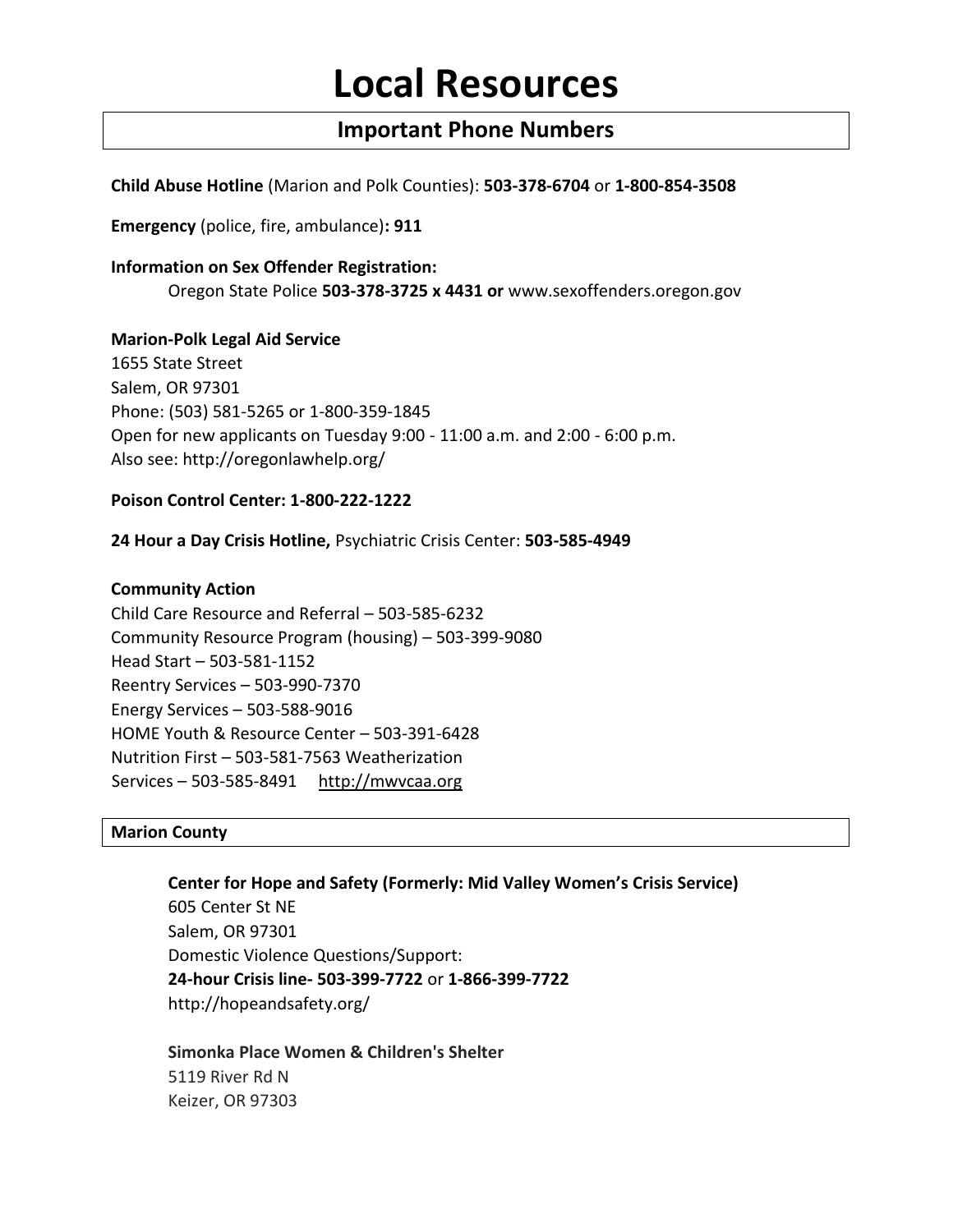**(503) 362-7487** [http://www.ugmsalem.org](http://clicks.superpages.com/ct/clickThrough?SRC=sebpall&target=SP&PN=1&FP=profile&C=simonka%2520house&PGID=yp601.8081.1395597818813.134613313618&ALG=113&TS=nbt&OF=1&ACTION=log,red&LID=0131969223&TR=50&bidType=FLCLIK&PGSN=B5&FL=profile&TL=off&LOC=http://www.ugmsalem.org) **Victim Assistance** through the District Attorney's Office If suspect is an **adult 503-588-5253**  If suspect is **a juvenile 503-588-5389** 

**Canyon Crisis Center**  P.O. Box 500 Mill City, OR 97360 475 NE Santiam Blvd. **24 hour Hotline: 503-897-2327**  http://ocadsv.org/looking-help/canyon-crisis-center

#### **Polk County**

**Victim Assistance** through the District Attorney's Office **503-623-9268** 

# **Sable House**

P.O. Box 783 Dallas, OR 97338 289 E. Ellendale, Suite 701 **24 Hour Crisis Line 503-623-4033** [www.sablehouse.org](http://www.sablehouse.org/)

#### **Yamhill County**

#### **Henderson House**

P.O. Box 36 McMinnville, OR 97128 610 SE First Street 24 Hour Crisis Line 503-472-1503 or toll free at 1-877-227-5946 [www.hendersonhouse.org](http://www.hendersonhouse.org/)

You can also contact Oregon Coalition Against Domestic and Sexual Violence (OCADSV) at 503- 230-1951 in Portland for information or to connect with support near you. Their website is [www.ocadsv.com](http://www.ocadsv.com/) [.](http://www.ocadsv.com/)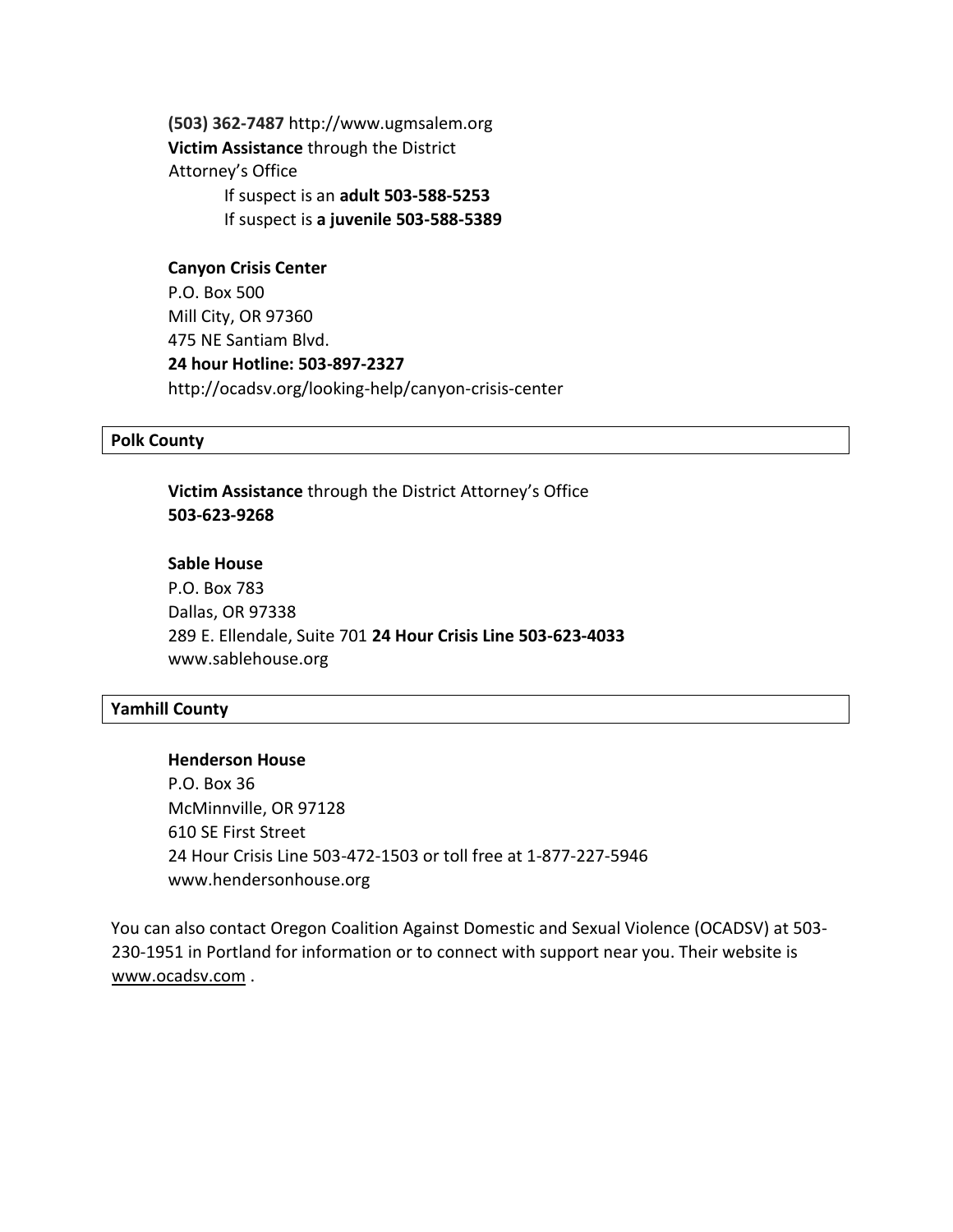# **Additional Resources**

| 1. RAINN<br>Rape Abuse & Incest National Network<br>2000 L Street NW Suite 406<br>Washington, DC 20036 1-800-656-4673<br>www.rainn.org                                                                                                     | 2. Federal Bureau of Investigation<br>(Parents guide to internet safety)<br>FBI Headquarters in Washington DC<br>J. Edgar Hoover Building<br>935 Pennsylvania Avenue, NW<br>Washington, DC 20535-0001<br>Tel: 202-324-3000 |
|--------------------------------------------------------------------------------------------------------------------------------------------------------------------------------------------------------------------------------------------|----------------------------------------------------------------------------------------------------------------------------------------------------------------------------------------------------------------------------|
|                                                                                                                                                                                                                                            | www.fbi.gov                                                                                                                                                                                                                |
| 3. Male Survivors<br><b>PMB</b> 103<br>5505 Connecticut Ave., NW<br>Washington, DC 20015-2601<br>Tel: 1-800-738-4181 www.malesurvivor.org                                                                                                  | 4. Safer Society/ Sexual Abuser Treatment<br>PO Box 340<br>Brandon, VT 05733<br>Referral line: 802-247-3132 (not toll free)<br>http://www.safersociety.org                                                                 |
| 5. Darkness to Light<br>7 Radcliffe Street, Suite 200<br>Charleston, SC 29403<br>Help line 1-866-367-5444<br>www.D2L.org                                                                                                                   | 6. National Sexual Violence Resource Center<br>123 North Enola Drive<br>Enola, Pennsylvania 17025<br>Tel: 877-739-3895<br>www.nsvrc.org                                                                                    |
| 7. Mid Valley Women's Crisis Service<br><b>PO Box 851</b><br>Salem, OR 97308<br>Toll free: 1-866-399-7722<br>Hotline: 503-399-7722<br>Fax: 503-364-7998<br>www.mvwcs.com                                                                   |                                                                                                                                                                                                                            |
| 9. National Center For Missing and Exploited<br><b>Children</b><br>Charles B. Wang International Children's Bldg.<br>699 Prince Street<br>Alexandria, Virginia 22314-3175<br>Tel: 703-224-2150<br>Fax: 703-224-2122<br>www.missingkids.com | 10. National Clearinghouse on Child Abuse and<br><b>Neglect Information</b><br>Administration for Children and Families<br>1-800-394-3366<br>http://www.childwelfare.gov                                                   |
| 11. Child Abduction Resource Center Bel<br>Air, Maryland 21015<br>www.globalmissing.com                                                                                                                                                    | 12. National Violence Against Women<br><b>Prevention Research Center</b><br>Tel: 843-792-2945 www.vawprevention.org                                                                                                        |